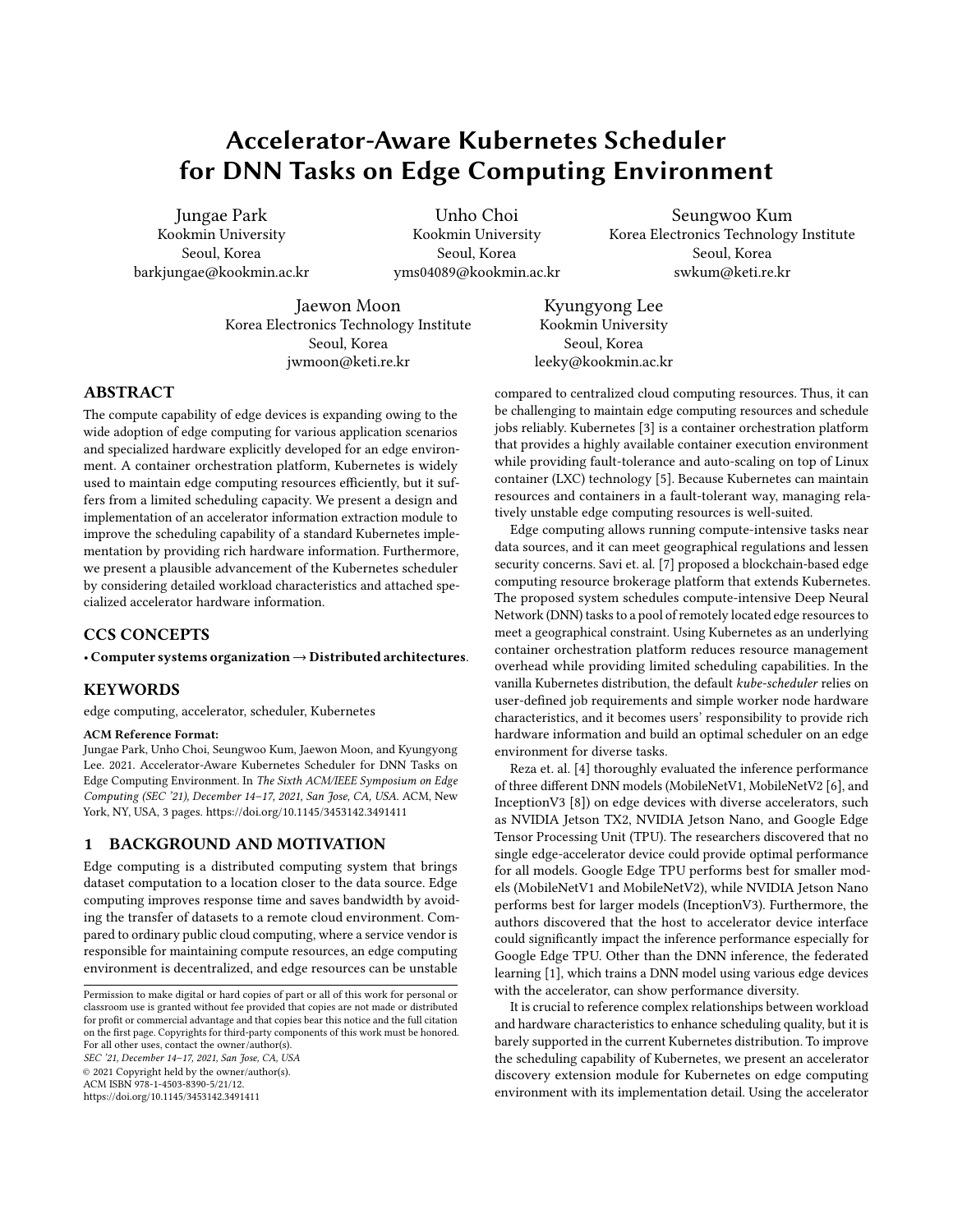<span id="page-1-0"></span>

Figure 1: Kubernetes scheduler and the proposed extension module to enhance scheduling capacity

hardware information, we envision the possibility of enhancing the Kubernetes scheduler by referencing workload characteristics and accelerator detail while making a scheduling decision.

# 2 SYSTEM DESIGN AND IMPLEMENTATION

Using a rich set of information regarding workload and hardware characteristics can enhance the capability of the Kubernetes scheduler. Figure [1](#page-1-0) presents an architecture of plain Kubernetes scheduler with a proposed extension module. The vanilla Kubernetes scheduler, which is shown in the right part of Figure [1,](#page-1-0) relies on limited resource information, such as available CPU cores and memory, and pod-to-node matchmaking happens based on label matching requirement manually specified by end-users and the internal ranking mechanism provided by Kubernetes. To enhance the scheduler capability, we propose to add a hardware monitor module that collects detailed and timely worker nodes' hardware information, including edge-accelerator devices. We propose adding a workload character analysis module that analyzes users' submitted tasks and extracts core components to execute a task to reflect the workload detail. The workload analyzer needs to consider various workload scenarios, such as DNN inference or training with different models and datasets and should be able to model characteristics of workloads on arbitrary accelerator hardware. The detailed hardware information and workload analysis results become input to a Kubernetes scheduler to enhance scheduling quality.

The automatic accelerator hardware and information extraction module for Kubernetes have been completed, and the workload analysis module is currently being developed. Figure [2](#page-1-1) presents the implementation detail of accelerator information extraction module. The module aims to provide details of accelerator hardware attached to an edge device to help the Kubernetes scheduler make an informed decision. The prototype implementation is built with five representative edge-accelerator devices, NVIDIA Jetson TX1, TX2, Nano, Xavier, and Google Edge TPU hosted by Raspberry PI. We built a container image that can extract detailed accelerator information, and we made the image publicly available<sup>[1](#page-1-2)[2](#page-1-3)</sup>. To detect NVIDIA Jetson devices, we reference /proc file system of a host

SEC '21, December 14–17, 2021, San Jose, CA, USA Jungae Park, Unho Choi, Seungwoo Kum, Jaewon Moon, and Kyungyong Lee

<span id="page-1-1"></span>

Figure 2: The implementation of accelerator hardware information extraction module

machine. To detect the Google Edge TPU device, we use the lsusb system command.

A worker node should start a pod that runs the accelerator detector container and report hardware detail to a master node. The update period is determined based on the characteristics of reported metrics, which are either static or dynamic. To automatically start a pod with a designated container when a node joins a cluster, we use Kubernetes DaemonSet feature. After a master node receives worker nodes' accelerator information, it records the received information using KubernetesLabel so that it can be easily integrated with the original Kubernetes scheduler.

## 3 DISCUSSION

A resource scheduler can make an informed decision using detailed accelerator information. It becomes advantageous for DNN workloads that exhibit varying performance for accelerator devices, [\[4\]](#page-2-4). In a market edge federation system [\[7\]](#page-2-3), providing hardware capacity is crucial for buyers and sellers to interact appropriately.

To support a workload-aware edge computing scheduler using Kubernetes, the performance prediction of diverse DNN workloads on edge devices is crucial. Paleo [\[2\]](#page-2-8) provided an algorithm to predict various DNN model training times on different GPU devices, and Mark [\[9\]](#page-2-9) proposed a cost-efficient DNN inference system using multiple cloud services. However, most relevant prior work did not consider using edge computing resources with accelerators. Further research should be conducted to characterize the performance of various DNN workloads executed on edge devices.

The current version of the accelerator-detector module requires a manual implementation to extract characteristics of distinct hardware devices. This may limit the system's applicability for a newly released accelerator device, and generalizing diverse accelerator characteristics is required to improve the system's practicability.

## ACKNOWLEDGMENTS

This work is supported by the Institute of Information Communications Technology Planning Evaluation (IITP) grant funded by the Korea Government (MSIT) (No. 2021-0-01578) and the National Research Foundation of Korea (NRF) (Nos. NRF-2020R1A2C1102544 and NRF-2015R1A5A7037615)

<span id="page-1-3"></span><span id="page-1-2"></span><sup>1</sup>https://hub.docker.com/repository/docker/kmubigdata/edge-accelerator-monitor <sup>2</sup>https://github.com/kmu-bigdata/edge-accelerator-monitor